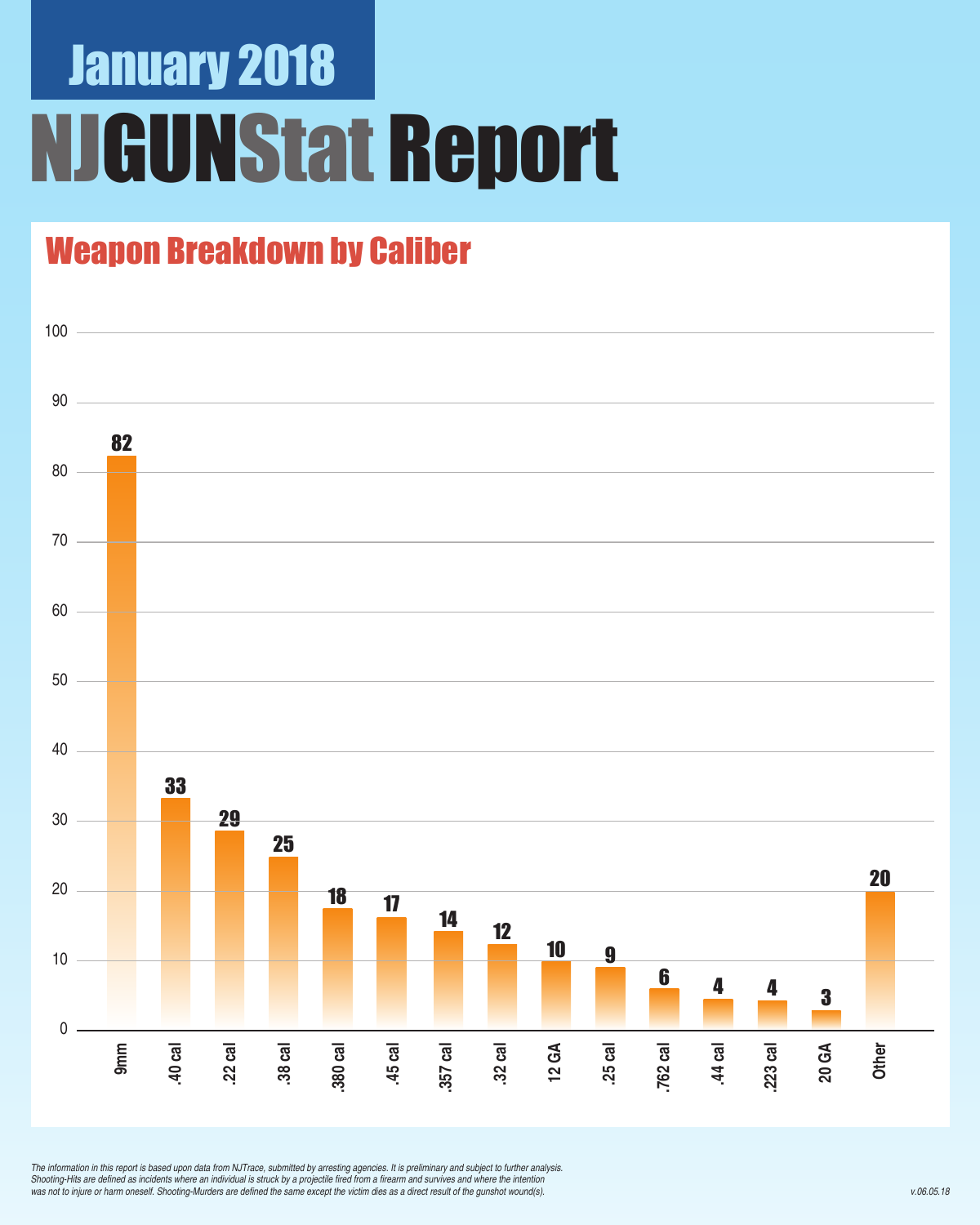## January 2018 UNStat Report

#### Gun Recovery Numbers Statewide

| Total Crime Guns Recovered <sup>1</sup>              | 286 |
|------------------------------------------------------|-----|
| Found Property/Turned in                             | 140 |
| Guns with Possessors                                 | 146 |
| Individuals Arrested with<br>More than One Crime Gun | 25  |

### New Jersey Counties



### New Jersey Cities



*The information in this report is based upon data from NJTrace, submitted by arresting agencies. It is preliminary and subject to further analysis.*  Shooting-Hits are defined as incidents where an individual is struck by a projectile fired from a firearm and survives and where the intention was not to injure or harm oneself. Shooting-Murders are defined the same except the victim dies as a direct result of the gunshot wound(s).

<sup>1</sup>A crime gun is a firearm that was unlawfully possessed or used, or that was recovered from a crime scene or is otherwise believed to have been involved in the commission *of a crime, or that was found property (e.g., abandoned or discarded).*

v.06.11.18